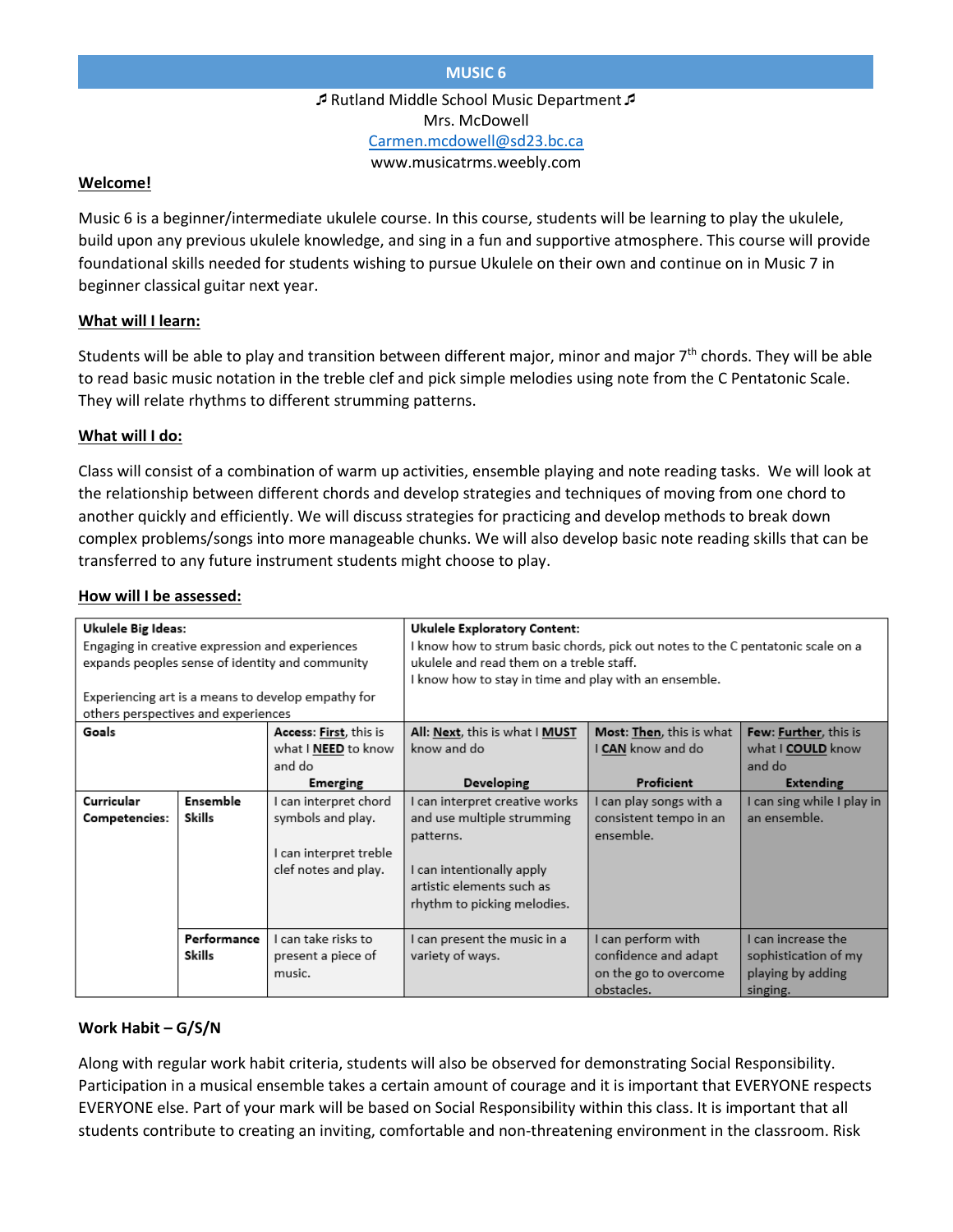## **MUSIC 6**

# Rutland Middle School Music Department

taking is part of performance and all students have the right to take risks without fear of ridicule or judgement. Ridicule and judgment will not be tolerated within the classroom and will result in immediate removal from class.

*\*As music is a progressive skill, if students continue to practice and improve upon skills and wish to retest their midterm before the term is finished, they are welcome to book a time with Mrs. McDowell to come in at lunch or afterschool to do this.* 

*\*\*As music is a performing art, one of the skills we will be working on is techniques to overcome performance anxiety. Final Performances must be done in front of the class. Part of music is learning how to be a supportive and respectful audience member. If a student feels they were too nervous and it impacted their performance they are welcome to retest in their group at lunch or after school (By appointment) after they have made a solid attempt in front of the class.* 

# **What do I need:**

You will need to bring a pencil to every class. The school will provide a ukulele for classroom use and Wentworth Music has graciously supplied music folders for students.

# **What is expected of me:**

It is expected that students show Respect while in the music room. Respect to other students, Respect to the teacher, and Respect to the instruments and other equipment in the room.

Students will see success in this course if they:

- Attend regularly and come to class on time with their supplies
- Have an open mind, a positive attitude and a spirit of cooperation
- Participate fully in all class warm up's and activities
- Behave in an appropriate and respectful manner
- Take proper care of their assigned ukulele.

*The use of our school district's ukuleles is a privilege. Abuse and inappropriate behavior with the ukulele may result in the student losing the use of the instrument and doing written music assignments instead. It could also incur a repair or replacement cost (up to \$140) if deemed applicable. I would like confirmation that you and your child have read this course outline and understand these consequences.* 

# **Covid Safety Protocols:**

We will be following the recommendations put forth in the document: Guidance for Music Classes in British Columbia [\(https://drive.google.com/file/d/1KG2rE1rU-NENxbQsuYN20xnM9TBlNn3Z/view\)](https://drive.google.com/file/d/1KG2rE1rU-NENxbQsuYN20xnM9TBlNn3Z/view). Specifically, students will be asked to practice proper hand hygiene before and after each instrument use and as we will be singing, students and staff will be asked to wear a mask in class.

*PLEASE NOTE: Cell Phones, iPods and headphones will not be used in this class therefore students should not have them on their body at any time during music class. These items belong in a back pack or locker. As per school policy, parents needing to reach their children during class time may do so through the school office.*